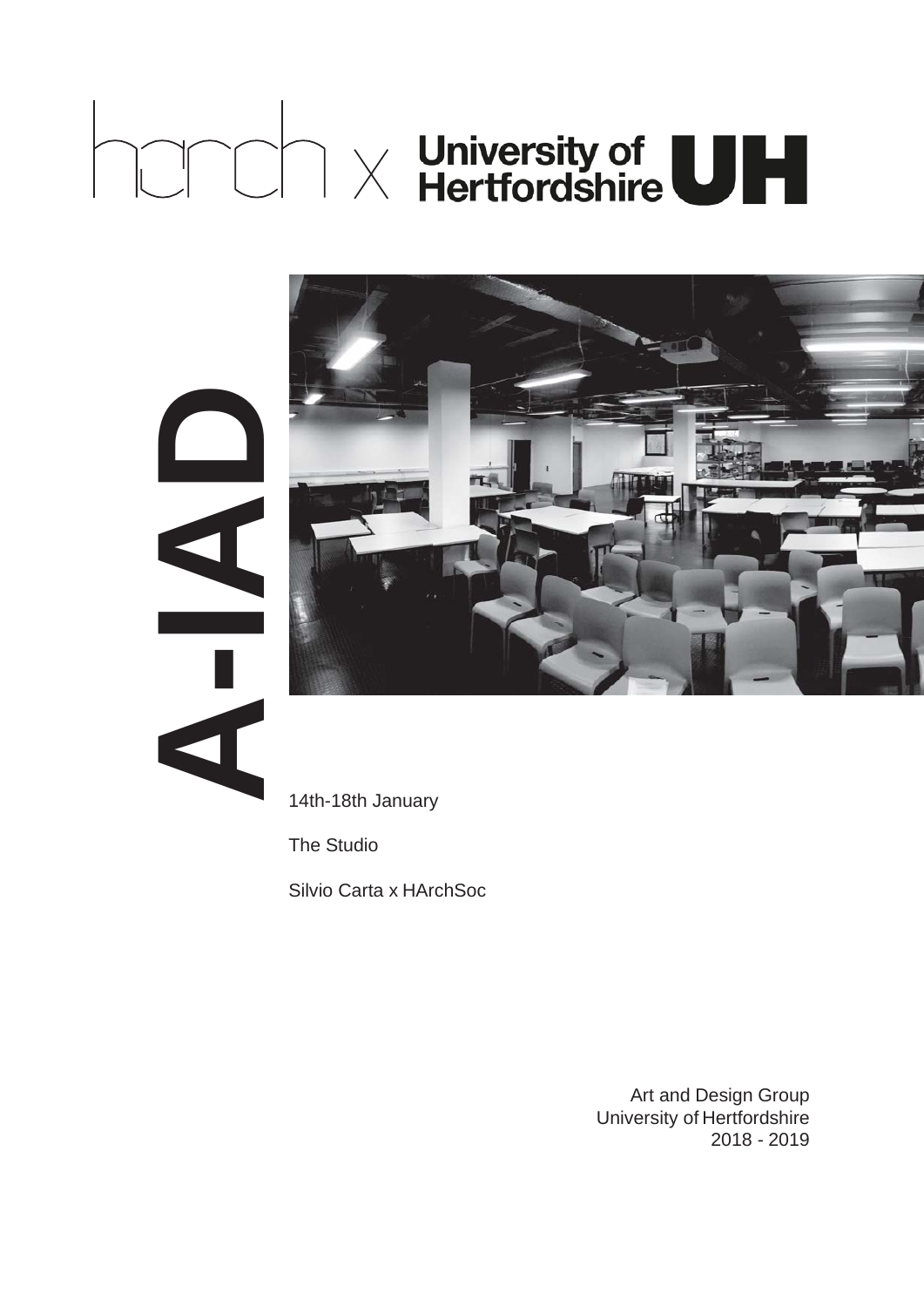### **A-IAD\_Studio 145 x 147**



#### **TITLE OF THE PROJECT: STUDIO 145 x 147**

This project is a week spent evaluating, collaborating and redesigning existing studio spaces. The project has been developed closely with the university and faculty to ensure that the winning design will be implemented at a later date.

This project is different to other projects because it will be seen though from ideation to fabrication.

#### **SKILLS LEARNED**

You will learn to work together collaboratively in small design teams, making decisions on how to develop ideas for the developing the relationship between spaceand design intent.

You will learn how to consider zoning and circulation of people and area use within the studio.

You will learn how to curate the experience you want to make for the users, and how you want the space to holistically function.

You will learn how to consider lighting and acoustics within the space and understand how it can enable the students by promoting focus and integration.

Your design will be feasible. You will work within realistic regulations and limitations developing real world skills in material analysis and budgeting.

You will learn how to develop your model making skills, and enhance your ability to create conceptual designs through applied CAD modelling and skill sharing.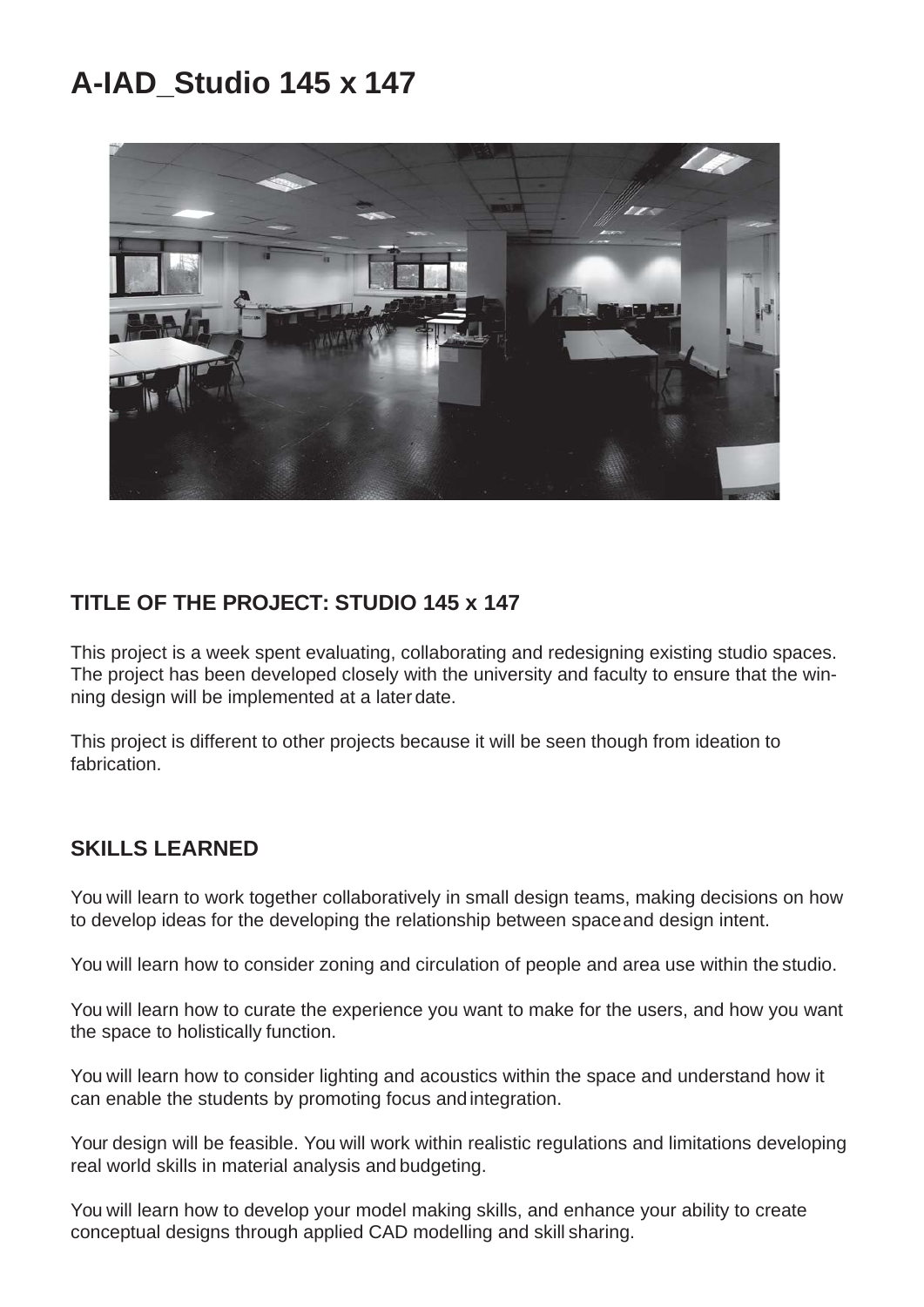## **A-IAD\_The Studio**



**SITE**